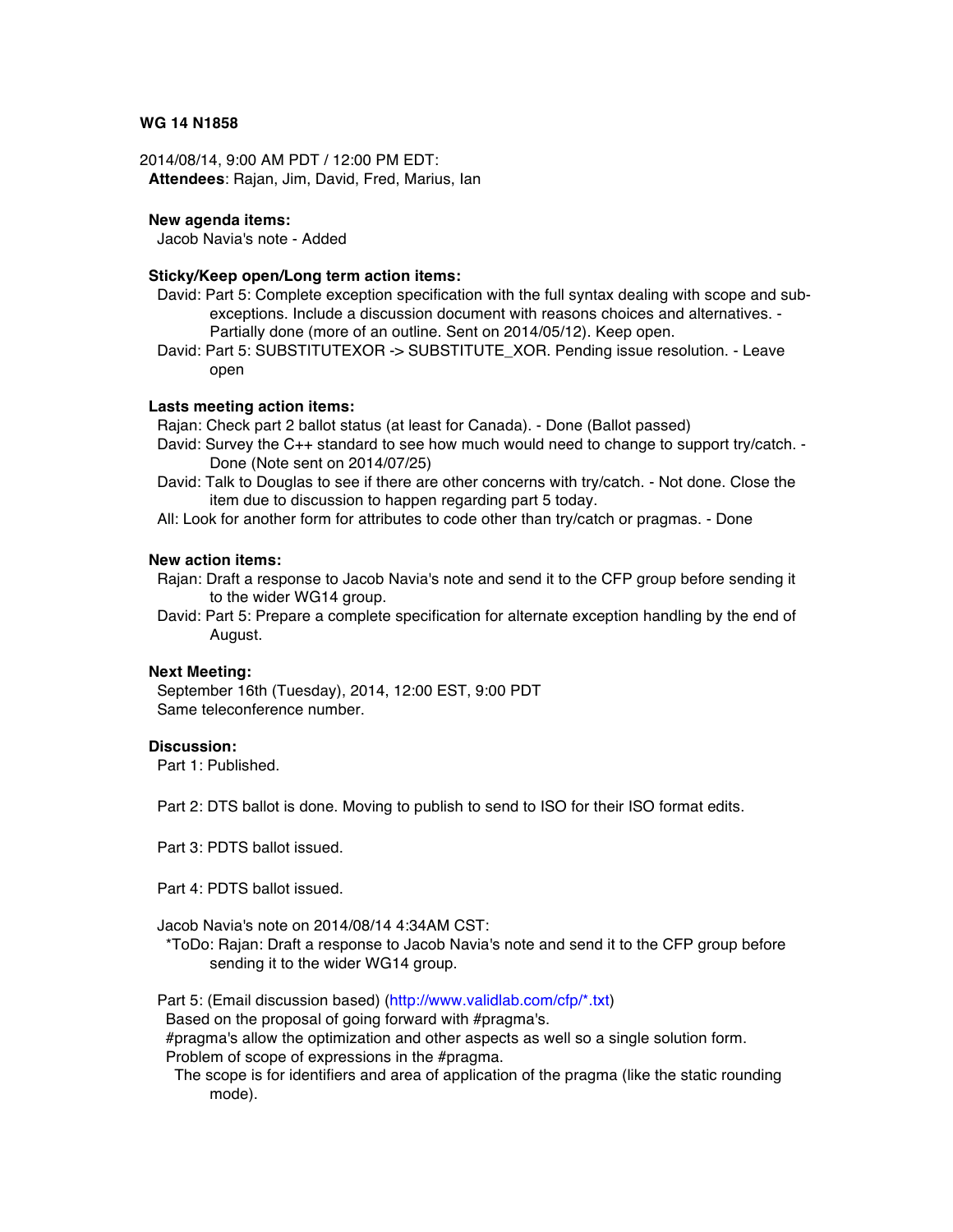Ex. goto or substitution for an exception may have different scopes (exception area vs identifier location).

Jim: Similar to the function issue with the static rounding mode.

David: Nested blocks could have overridden a label (or variable) name where the exception could happen in the parent or child block.

The substitution or exception can refer to the variable, but not knowing which one.

Rajan: The jumped to location should follow the standard C scoping rules so it would only refer to one specific object.

The pragma can refer to variables declared before or after the pragma.

Presubstitution: "In this block, make this presubstitution." The variables can be before or after the #pragma.

Regular C requires it to be after the declaration to know what the variable is.

Can require nested block after all the declarations with the pragma as the first statement. For example f1 and g1 are calculated already somewhere (perhaps before the pragma, or

perhaps inside since they change per iteration)

f1/g1 are substituted in place of f/g if  $g = 0$ .

It can be done either way.

- Implicit blocking or explicit? Explicit makes it easier for the implementors and possibly clearer for the programmer.
- Consensus: Require the #pragma right after the opening curly brace. This means the variables it refers to must have been declared before the block immediately containing the #pragma.
- Labels: Like goto's, one pass compilers already have to handle it so it would not be more complicated work.

Can treat jumping to the label it as if it was an explicit goto.

- Functions and variables have to be declared before use in C but labels do not. This will not be new if we treat our FP labels the same as the goto labels.
- Goto type label scope is function scope. It can be referred to anywhere in the function (even before it's implicit declaration).

Alternatives to try/catch/pragma:

- In the reflector discussion, the goto style trap handler set a bit and the programmer tests that bit.
- It is the same as the flags with including the sub-expressions and exact underflows with new functions to check them.

David: This removes the ASAP property.

- Jim: Can still do this through a pragma which breaks to the checking block upon any exception.
- David: The save/clear/test/restore requirement is still there. Don't want to drown the normal case.

Rajan: Wasn't the discussion with the macro's to hide the complexity?

It won't work that well with macros. Nested macros have problems too. Handling the exceptions cause the issues.

Should we put this in a committee draft form now for the mailing?

It can help, but we may not be ready.

Concerns about tying our hands for future changes.

Possible better responses from WG14 as a proposal.

\*ToDo: Part 5: David: Prepare a complete specification for alternate exception handling by the end of August.

Reformat after the September teleconference for submission to the WG14 mailing.

Should we make the remainder (optimization, etc.) as part 6?

- Better if we don't since we have approval for 5 parts and we have listed it as 5 parts in the existing earlier parts including published ones.
- We can put in blank headed sections for the remaining parts of part 5 so all of WG14